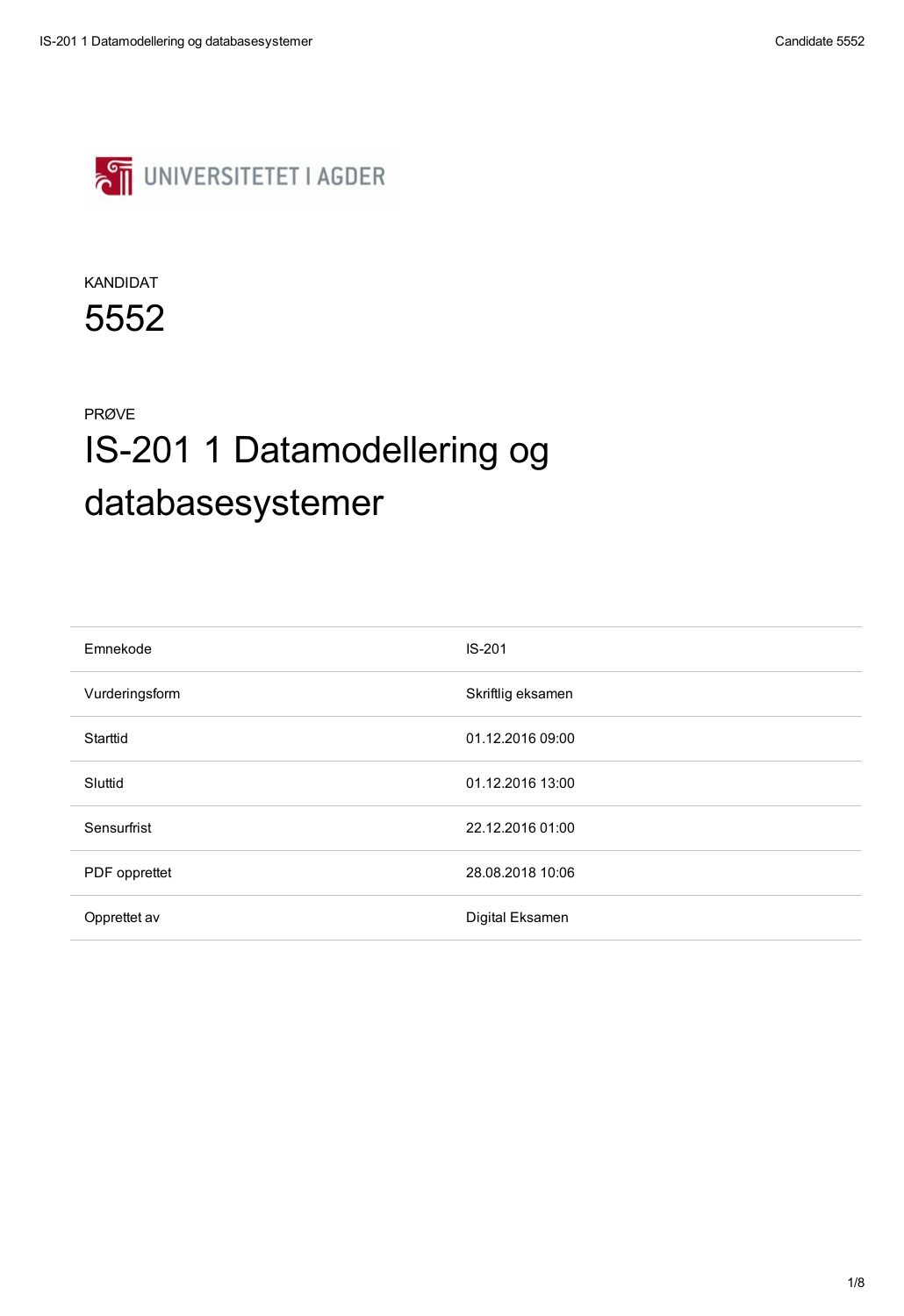## **<sup>1</sup> IS-201, Front Page**

**Emnekode**: IS-201 **Emnenavn**: Datamodellering og databasesystemer

**Dato:** 1. desember **Varighet:** 4 timer

**Tillatte hjelpemidler:** Ordbøker: (engelsk/norsk)

#### **Merknader:**

Alle oppgaver skal besvares. Alle hovedspørsmål (1.-4.) må besvares til bestått (karakter E eller bedre) for at eksamen skal regnes som bestått.

-----------------------------

Det forekommer av og til spørsmål om bruk av eksamensbesvarelser til undervisnings- og læringsformål. Universitetet trenger kandidatens tillatelse til at besvarelsen kan benyttes til dette. Besvarelsen vil være anonym.

#### **Tillater du at din eksamensbesvarelse blir brukt til slikt formål?**



Riktig. 0 av 0 poeng.

## **<sup>2</sup> Basic database concepts (20%)**

#### **Problem 1. Basic database concepts**

a) Explain the difference between DROP TABLE, ALTER TABLE, and DELETE statements. Illustrate your answer with an example.

b) What is unary relationship? Illustrate your answer with an example.

- 
- c) What is the difference between Primary Key and Foreign Key? Illustrate your answer with an example.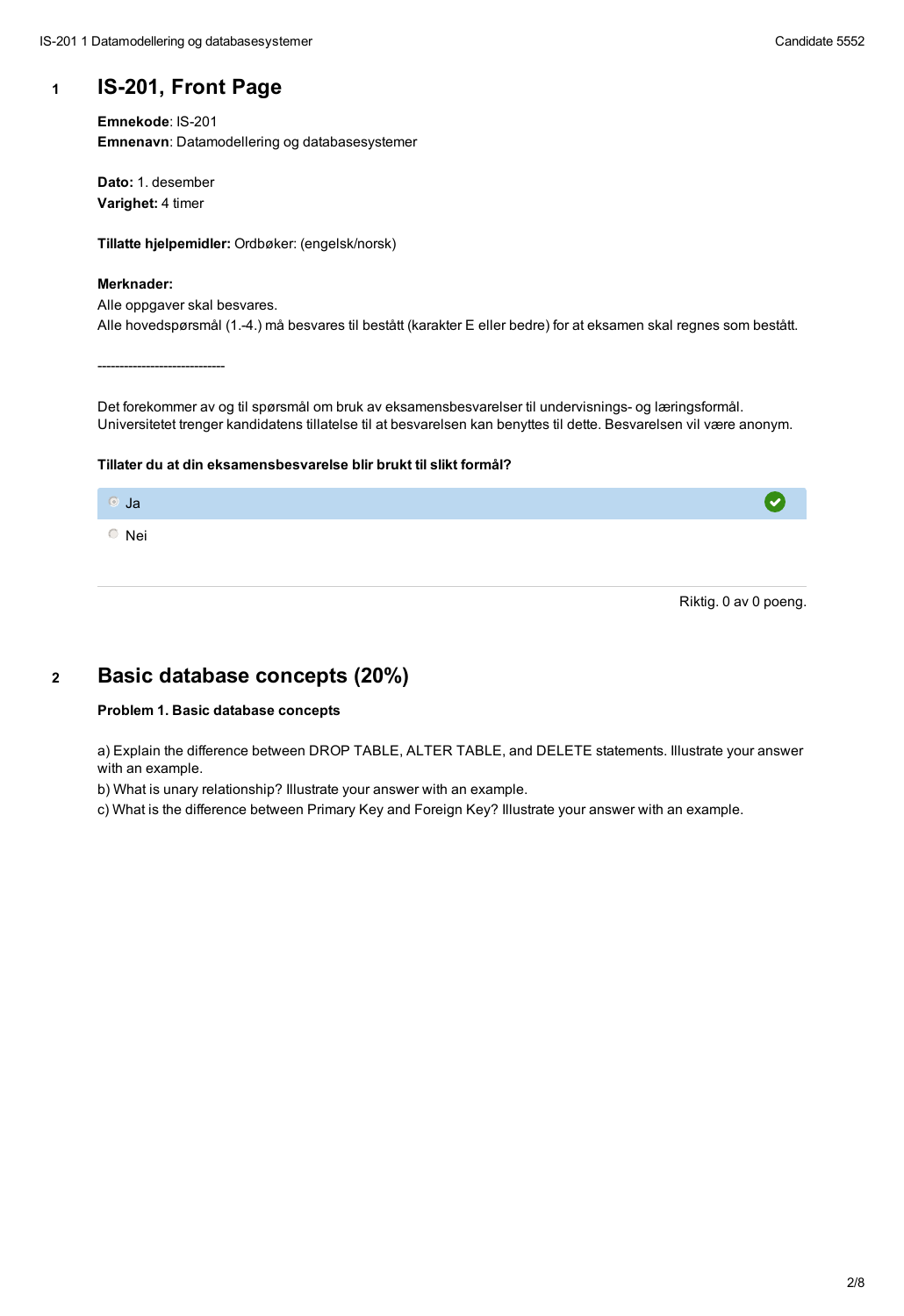#### a)

When you use DROP TABLE, you remove the entire table you select and all its content. DROP TABLE STUDENT;

When you use ALTER TABLE, you can change the table in different ways, like adding another column or a constraint.

```
ALTER TABLE STUDENT
ADD COLUMN StudentName varchar(20);
```
When you use DELETE you delete content form tables but not the table itself.

#### b)

```
Car Owner(PersonID, CarID)
Car(CarlD)
```
A unary relationship is a relationship with only one type of entity. For example a person being married to another person.



#### c)

A primary key is a unique identifier. A student can have the same StudentName but not the same StudentID. This helps keeping the integrity of the database.

A foreign key helps maintain relationship integrity. Whitout foreign keys you risk having the same data stored on mutiple locations and you run into problems when the data is altered one place but not the other.

## **<sup>3</sup> E-R modeling (20%)**

#### **Problem 2. E-R modeling**

Read the task carefully. Then draw an E-R diagram for the case study.

Virtual campus (VC) is a social media firm that specializes in creating virtual meeting places for students, faculty, staff, and others associated with different college campuses.VC was started as a student project in a database class at Cyber University, and online polytechnic college, with headquarters in a research part in Dayton, Ohio. The following pars of this exercise relate to different phases in the development of the database VC now provides to client institutions to support a threaded discussion application. Your assignment is to draw an E-R diagram to represent the initial phase of the development, described by the following:

- a. A client may maintain several social media sites (e.g., for intercollegiate sports, academics, local food and beverage outlets, or a specific student organization). Each site has attributes of Site Identifier, Site Name, Site Purpose, Site Administrator, and Site Creation Date.
- b. Any person may become a participant in any public site. Persons need to register with the client's social media presence to participate in any site, and when they do the person is assigned a Person Identifier; the person provides his or her Nickname and Status(e.g. student, faculty, staff, or friend, or possibly several such values); the Date Joined the site is automatically generated. A person may also include other information, which is available to other persons on the site; this information includes Name, Twitter Handel, Facebook Page Link, and SMS Contact Number. Anyone may register (no official association with the client is necessary).
- c. An account created each time a person registers to use a particular site. An account is described by an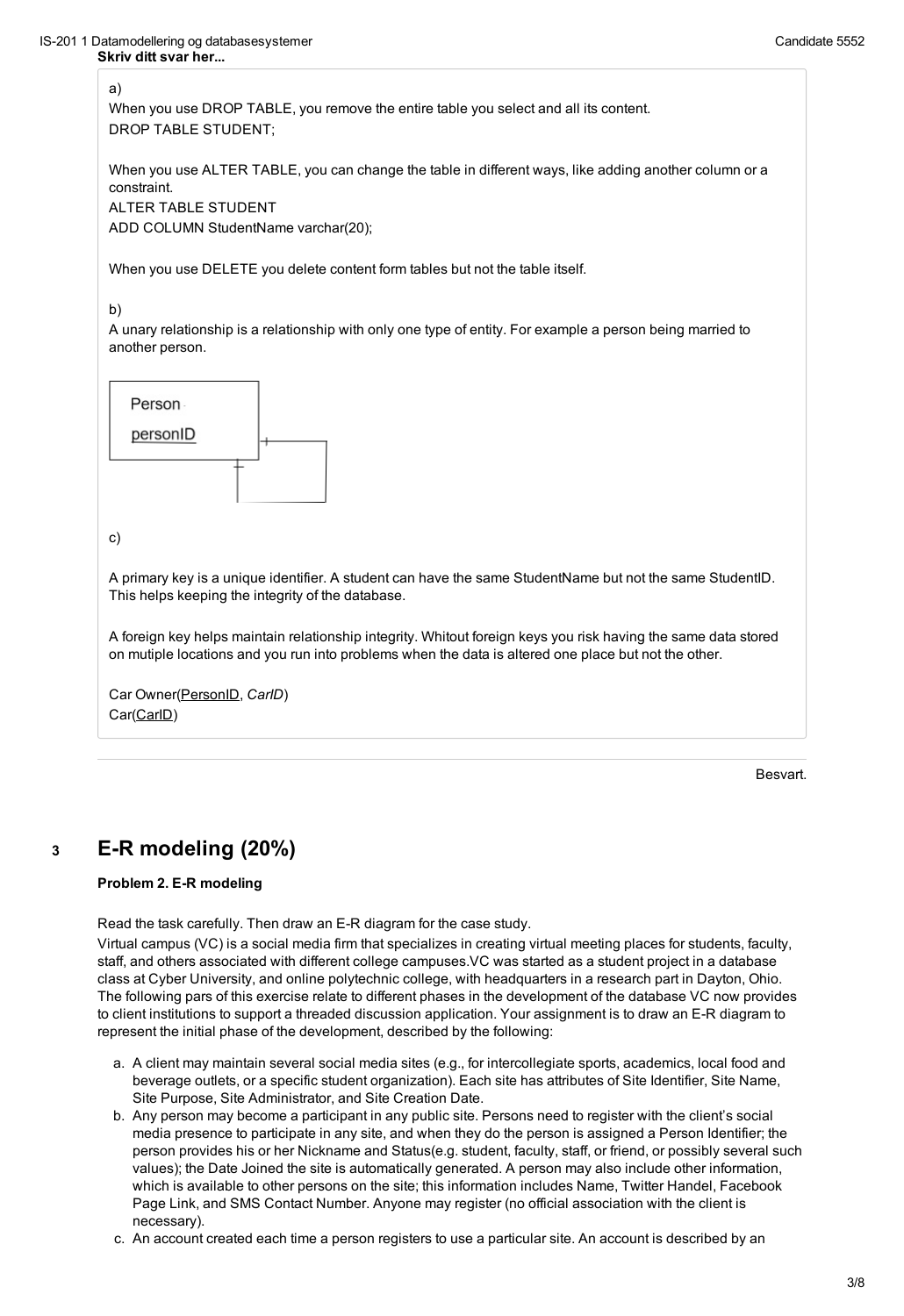Account ID, User Name, Password, Date Created, Date Terminated, and Date/Time the person most recently used that account.

- d. Using an account, a person creates a posting, or message, for others to read. A posting has a Posting Date/Time and Content. The person posting the message may also add a Date when the posting should be made invisible to other users.
- e. A person is permitted to have multiple accounts, each of which is for only one site.
- f. A person, over time, may create multiple postings from an account.

#### **Skriv ditt svar her...**



## **<sup>4</sup> Normalization 20%**

#### **Problem 3. Normalization**

A pet store currently uses a legacy flat file system to store all of its information. The owner of the store, Peter Corona, wants to implement a Web-enable database application. This would enable branch stores to enter data regarding inventory levels, ordering, and so on. Presently, the data for inventory and sales tracking are stored in one file that has the following format:

----------------------------------------------------------------

StoreName, PetName, Pet Description, Price, Cost, SupplierName, ShippingTime, QuantityOnHand, DateOfLastDelivery, DateOfLastPurchase, DeliveryDate1, DeliveryDate2, DeliveryDate3, DeliveryDate4, PurchaseDate1, PurchaseDate2, PurchaseDate3, PurchaseDate4, LastCustomerName, CustomerName1, CustomerName2, CustomerName3, CustomerName4

-----------------------------------------------------------------

Assume that you want to track all purchase and inventory data, such as who bought the fish, the date that it was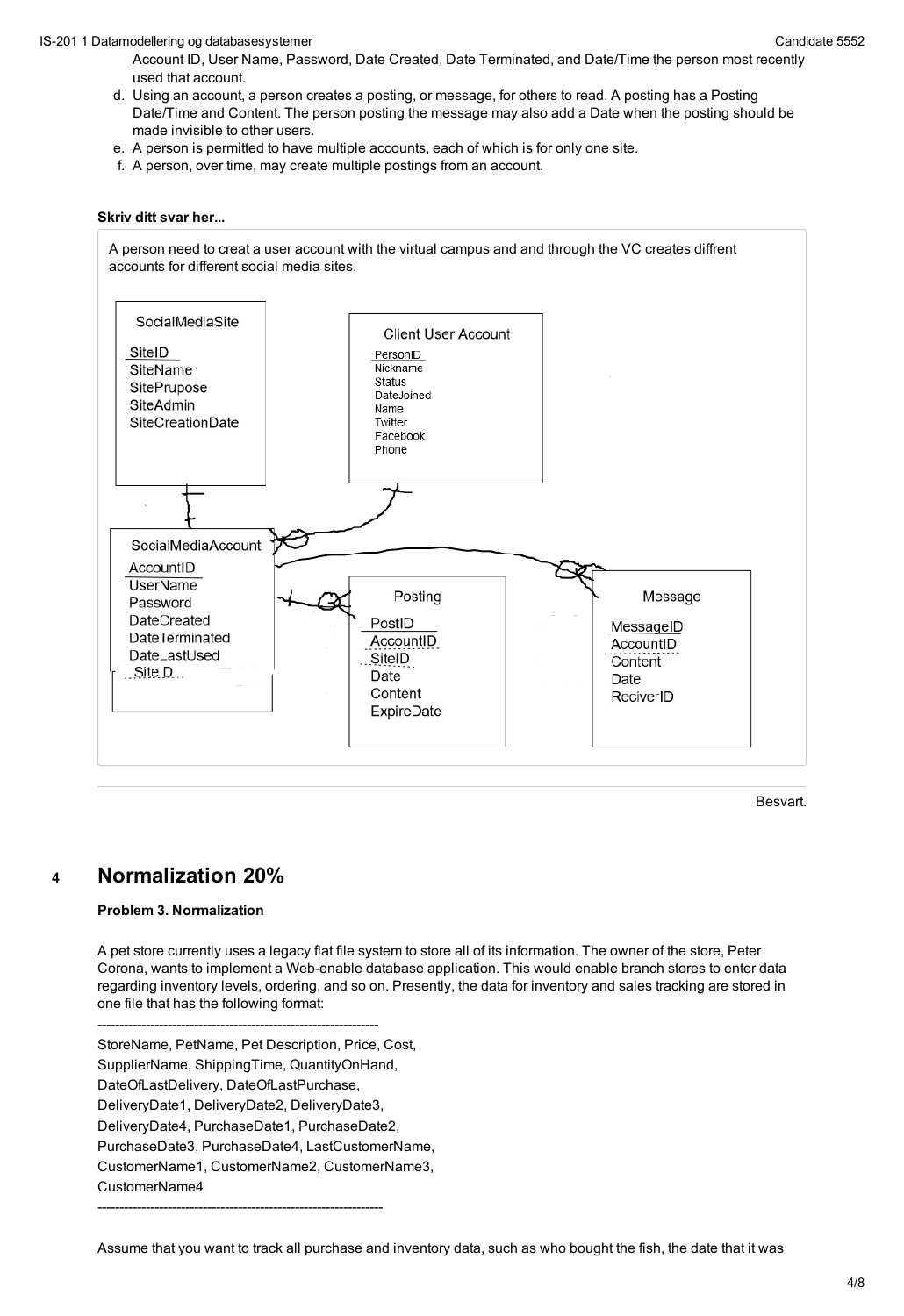#### IS-201 1 Datamodellering og databasesystemer Candidate 5552

purchased, the date that it was delivered, and so on. The present file format allows only the tracking of the last purchase and delivery as well as four prior purchases and deliveries. You can assume that a type of fish is supplied by one supplier.

a) StoreName, PetName, Pet Description, Price, Cost,SupplierName, ShippingTime, QuantityOnHand, DateOfLastDelivery, DateOfLastPurchase, DeliveryDate1, DeliveryDate2, DeliveryDate3, DeliveryDate4, PurchaseDate1, PurchaseDate2, PurchaseDate3, PurchaseDate4, LastCustomerName, CustomerName1, CustomerName2, CustomerName3, CustomerName4

- a. Show all functional dependencies.
- b. What normal form is this table in?
- c. Design a normalized model (RM) for these data. Show that it is in 3NF.

#### **Skriv ditt svar her...**

b)

This is not in any normal form since we will have multivalue attributes in pet and price etc unless the store only sells one kind of pet.

c)

RM

1NF

PetStore(StoreName, PetName, Pet Description, Price, Cost,

SupplierName, ShippingTime, QuantityOnHand,

DateOfLastDelivery, DateOfLastPurchase,

DeliveryDate1, DeliveryDate2, DeliveryDate3,

DeliveryDate4, PurchaseDate1, PurchaseDate2,

PurchaseDate3, PurchaseDate4, LastCustomerName,

CustomerName1, CustomerName2, CustomerName3,

```
CustomerName4)
```
#### 2NF

PetStore(StoreName, StoreOwner) Stock(StoreName, PetName, quantity on hand) Pet(PetName, PetDescription, Price) Supplier(SupplierName, *PetName*, cost) Customer(CustomerName) Purchase(CustomerName, PurchaseDate, Price, *PetName*) Delivery(SupplierName, DeliveryDate, *Petname*)

#### 3NF

PetStore(StoreName, StoreOwner) Stock(StoreName, PetName, quantity on hand) Pet(PetName, PetDescription, Price) Supplier(SupplierName, *PetName*, cost) Customer(CustomerName) Purchase(CustomerName, PurchaseDate, *PetName*) Delivery(SupplierName, DeliveryDate, *Petname*)

Besvart.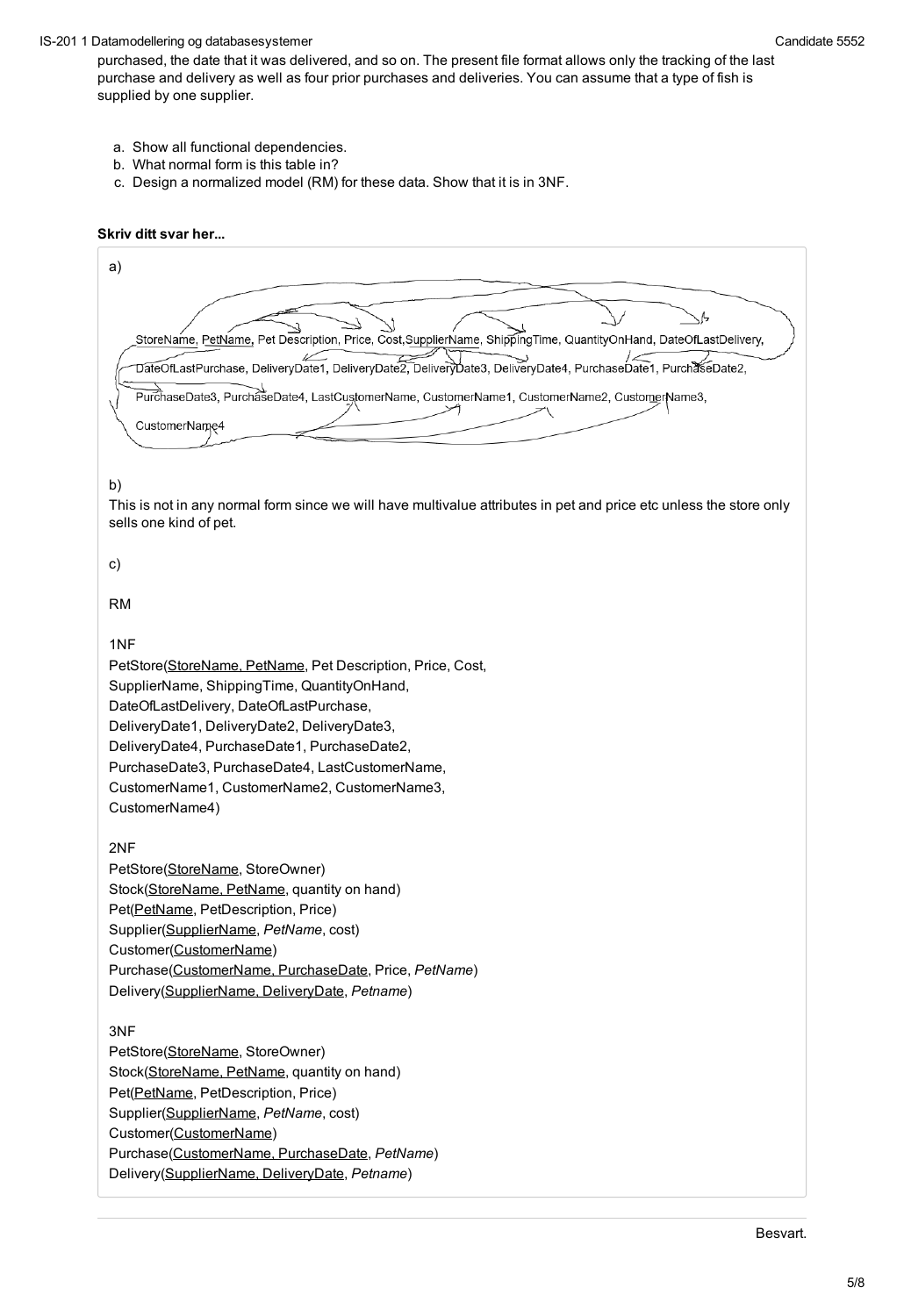## **<sup>5</sup> Construction (40%)**

#### **Problem 4. Read the following Relational Model (RM).**

STUDENT(StudentID, StudentName); QUALIFIED(FacultyID, CourseID, DateQualified); FACULTY(FacultyID, FacultyName); SECTION(SectionNo, Semester, CourseID); COURSE(CourseID, CourseName); REGISTRATION(StudentID, SectionNo);

#### **Exercise:**

- a. Write SQL queries to create all the tables listed in the RM.
- b. Write SQL queries to insert three values in each table.
- c. Create a VIEW to see FacultyName, StudentName, CourseName and DateQualified. Use INNER JOIN to link tables.
- d. List all students enrolled in course in 2016 (hint. Use DateQualified) in alphabetical order by StudentName.
- e. Delete a student record who's StudentID='X'. (Assume any studentID that have been inserted in step 'b').

#### **Skriv ditt svar her...**

STUDENT(StudentID, StudentName); QUALIFIED(FacultyID, CourseID, DateQualified); FACULTY(FacultyID, FacultyName); SECTION(SectionNo, Semester, CourseID);

```
COURSE(CourseID, CourseName);
REGISTRATION(StudentID, SectionNo);
```
#### a)

```
create table Student (
StudentID, int(5) not null,
StudentName varchar(30),
constraint student_pk primary key (StudentID)
);
```

```
create table Faculty (
FacultyID int(5) not null,
FacultyName varchar(30),
constraint faculty_pk primary key (FacultyID)
);
```

```
create table Course (
CourseID varchar(8) not null,
CourseName varchar(15),
constraint course_pk primary key (CourseID)
);
```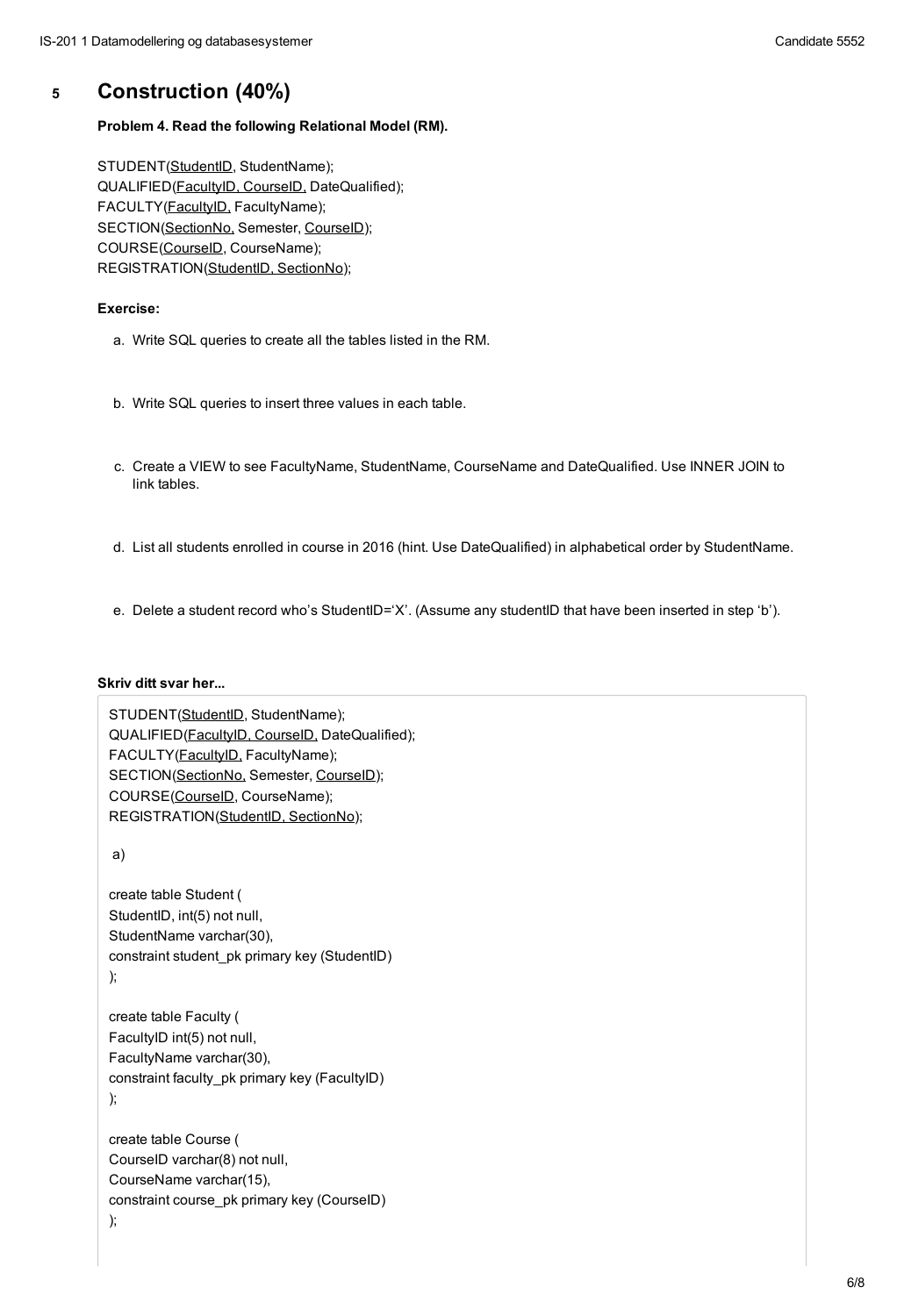IS-201 1 Datamodellering og databasesystemer Candidate 5552

```
create table Qualified (
FacultyID int(5) not null,
CourseID varchar(8) not null,
DateQualified, date,
constraint qualified_pk primary key (FacultyID, CourseID)
constraint qualified_faculty_fk foreign key (FacultyID) references Faculty(FacultyID),
constrant qualified_course_fk foreign key (CourseID) references Course(CourseID)
);
create table Section (
SectionNo int(5) not null,
Semester varchar(10),
CourseID varchar(8) not null,
constraint section_pk primary key (SectionNo, CourseID),
constraint section_course_fk foreign key CourseID references Course(CourseID)
);
create table Registration (
StudentID int(5) not null,
SectionNo int(5) not null,
constraint registration_pk primary key (StudentID, SectionNo),
constraint registration_student_fk foreign key StudentID references Student(StudentID),
constraint registration_section_fk foregin key SectionID references Section(SectionID)
);
b)
Insert into Student
Values ('10001', 'Per Hagen')
       ('10002', Lise Nilsen');
Insert into Course
Values ('ORG-100', 'OrgTeori')
```

```
('BE-107'. 'Økonomi');
```

```
Insert into Faculty
Values ('00032', 'Samfunn og økonomi')
       ('00040', 'Kunst');
```

```
Insert into Qualified
Values ('00032', 'ORG-100', '8.8.2014')
       ('00032', 'BE-107', '10.8.2016')
```

```
Insert into Section
Values ('01', 'Første', 'ORG-100')
        ('02', 'Andre', 'BE-107');
```

```
Insert into Registration
Values ('10001', '01')
       ('10002', '02');
```
c)

create view Faculty\_view as select FacultyName, StudentName, CourseName, DateQualified from Faculty